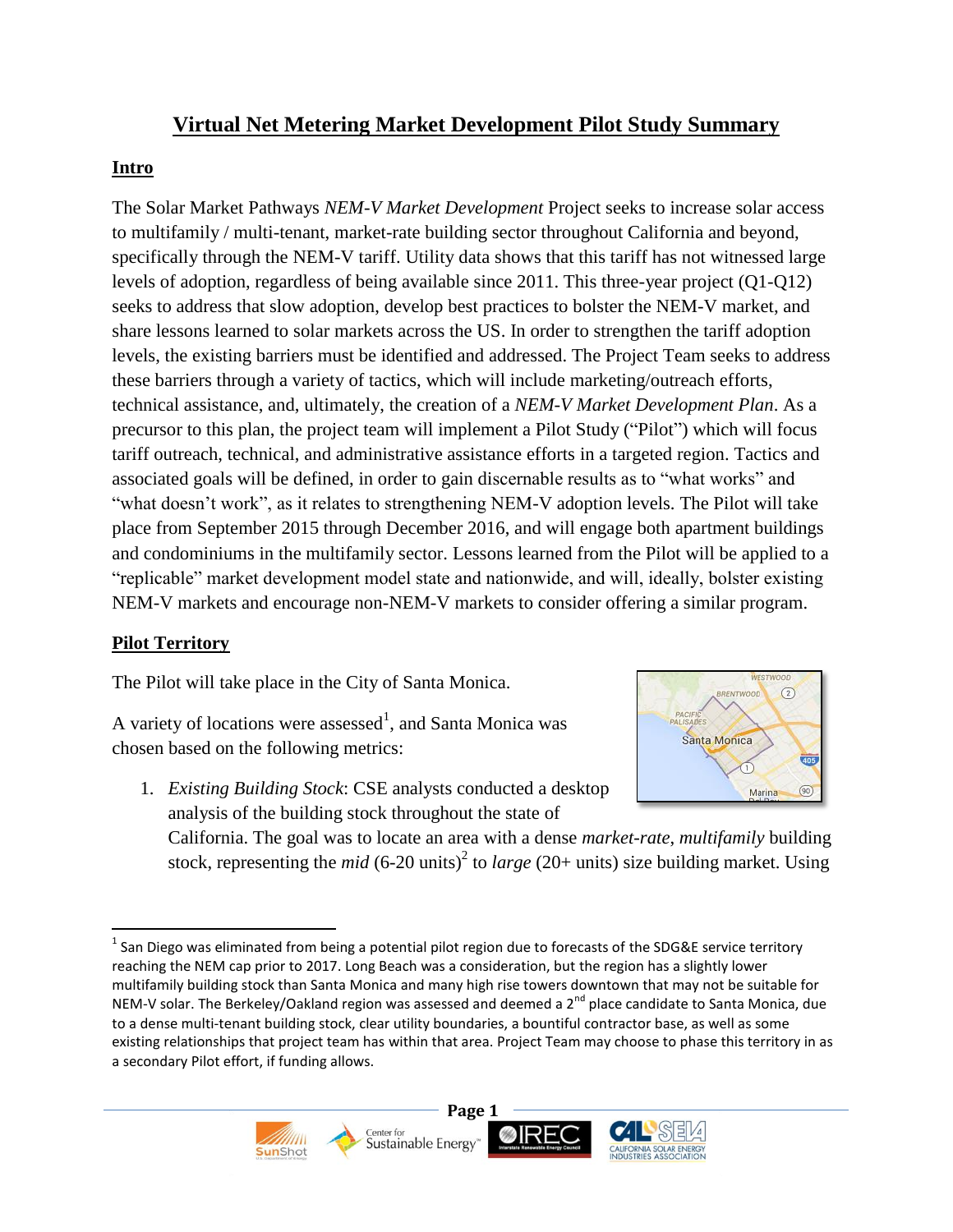Census data, Google scraping and qualitative research, the team determined that the City of Santa Monica has a large market of mid and large size multi-tenant buildings that offers ample potential for the Pilot.



Project team also found that the physical area of the City, 15.9 square miles, is an appropriate size to easily witness and track the effects of our efforts<sup>3</sup>.

- 2. *Established Contractor Base:* An existing solar contractor workforce is an important factor in seeking to address the low uptake of the NEM-V tariff. Project team was able to access the *California Solar Initiative* (CSI) contractor database and the *Solar Santa Monica* preferred contractor list to determine the volume of solar contractors working in the Santa Monica area. The CSI data shows 75 contractors who have installed within the City of Santa Monica since the inception of CSI, and the Solar Santa Monica preferred contractor list includes 27 contractors. There were 14 overlaps between the two lists. As a key project partner, CALSEIA will also lend access to a wide contractor base to engage in Pilot marketing and education opportunities. While not all contractors have NEM-V knowledge, or have worked with these projects in the past, a large part of this SMP project is to arm contractors with the tools they need to help the cause of building the NEM-V market.
- 3. *Existing Relationships within the area:* Project Team has established a relationship with, and gained interest from, the City of Santa Monica which offers free guidance and technical assistance to residents and businesses through *Solar Santa Monica*. The motives

 $\overline{\phantom{a}}$ 

 $^3$  San Diego is 372.4 square miles; Long Beach is 51.44 square miles; Beverley Hills is 5.71 square miles; Berkeley and Oakland, combined, is 95.7 square miles.



 $^2$  The initial feedback from "NEM-V experienced" contractors has exposed that the midsize building stock may be the most appropriate, and find the most value, in the NEM-V tariff. Project team seeks to confirm this theory, and will not eliminate the large size building stock from outreach or assistance efforts.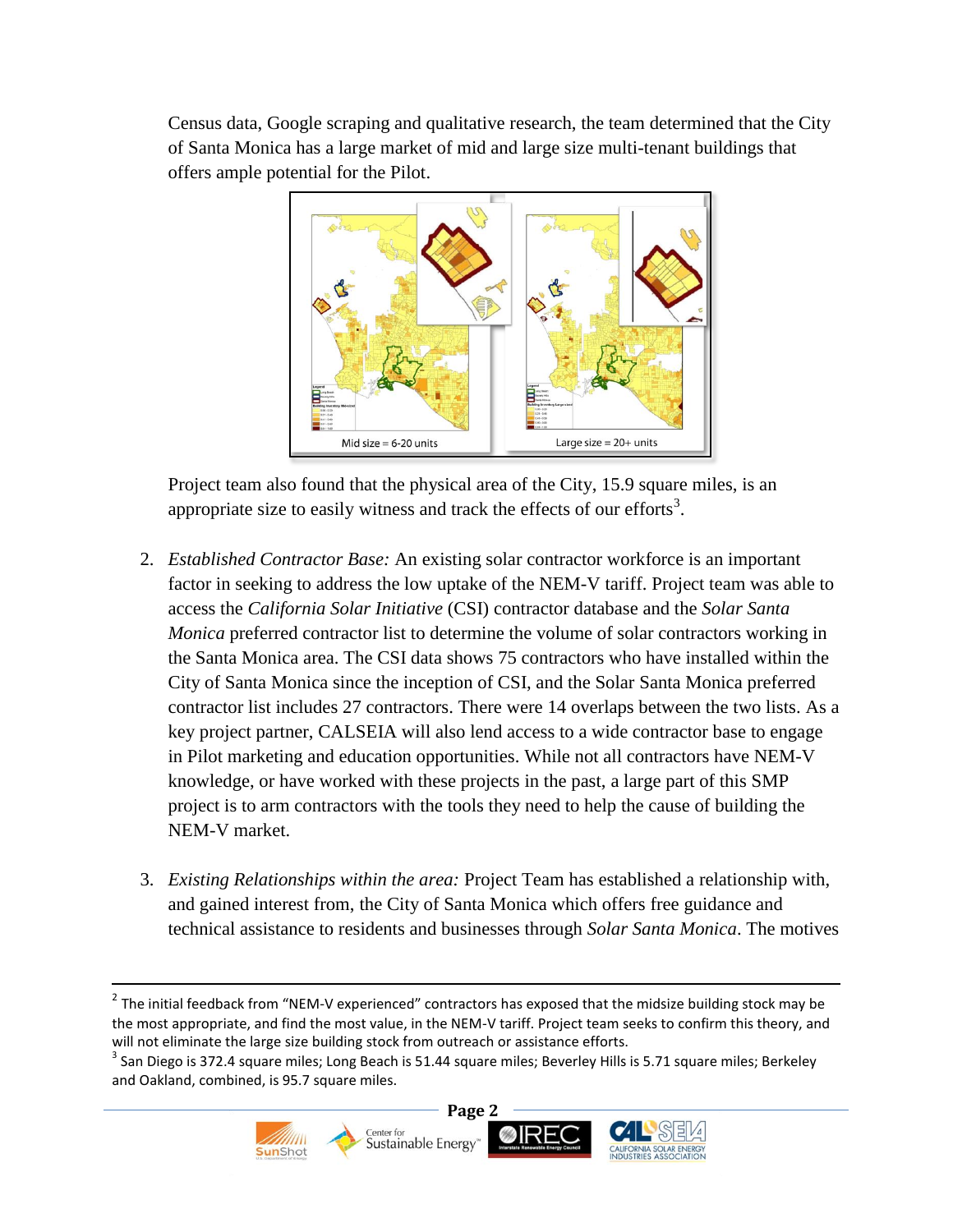and goals of *Solar Santa Monica* and the SMP project are parallel in seeking to promote



solar adoption in the region. CSE will leverage the relationships the City of Santa Monica has with the region's property owners, which will

be valuable in engaging a sector that is most challenging to reach. The City has also agreed to promote the Pilot study through a variety of avenues, including Press Releases, online promotions, and cold calls to property owners and contractors. EcoMotion, the administrator for *Solar Santa Monica*, will serve as a key stakeholder in the Pilot and working groups to help CSE uncover and address barriers to adoption as well as disseminate research findings to the region. EcoMotion has already been in touch with a multifamily community who is interested in going solar, and being a part of our Pilot study.

*4. Clearly defined Utility Provider:* All buildings within the City of Santa Monica are served by Southern California Edison (SCE) Utility. This clear designation of SCE service territory was important to the project team, as to not confuse the market of available tariffs since not all surrounding utility providers offer the NEM-V arrangement to their customers (e.g.: Los Angeles Department of Water and Power (LADWP)). The tariff outreach will, undoubtedly, reach customers outside of the Santa Monica city limits; however, the resource material will clearly indicate that this tariff is available to SCE customers<sup>4</sup>. If the tariff outreach messaging does, indeed, percolate into another service territory, and causes the interested customer to inquire with, and encourage, their own utility provider as to if/when a similar NEM-V arrangement may be available, the project team views this as a success, as well.

#### **Pilot Goals**

In order to track the effect of our outreach and assistance efforts during the Pilot study, goals must be defined, and progress tracked. Goals of the Pilot will include Marketing and Outreach goals, as well as Technical goals. In working towards these established goals, the project team will gain lessons learned as to the difficulties or ease involved in reaching those goals. Team will also hope to find the correlation between the Marketing and Outreach efforts and their effect on reaching the technical goals. The lessons and experiences witnessed in reaching our goals will help serve the *NEM-V Market Development Plan* effort, in future months.

The Pilot goals have been established as follows:

 $\overline{\phantom{a}}$  $^4$  NEM-V is also available to SDG&E and PG&E customers. The Pilot outreach material will be specific to the SCE market, however.



Center for<br>Sustainable Energy



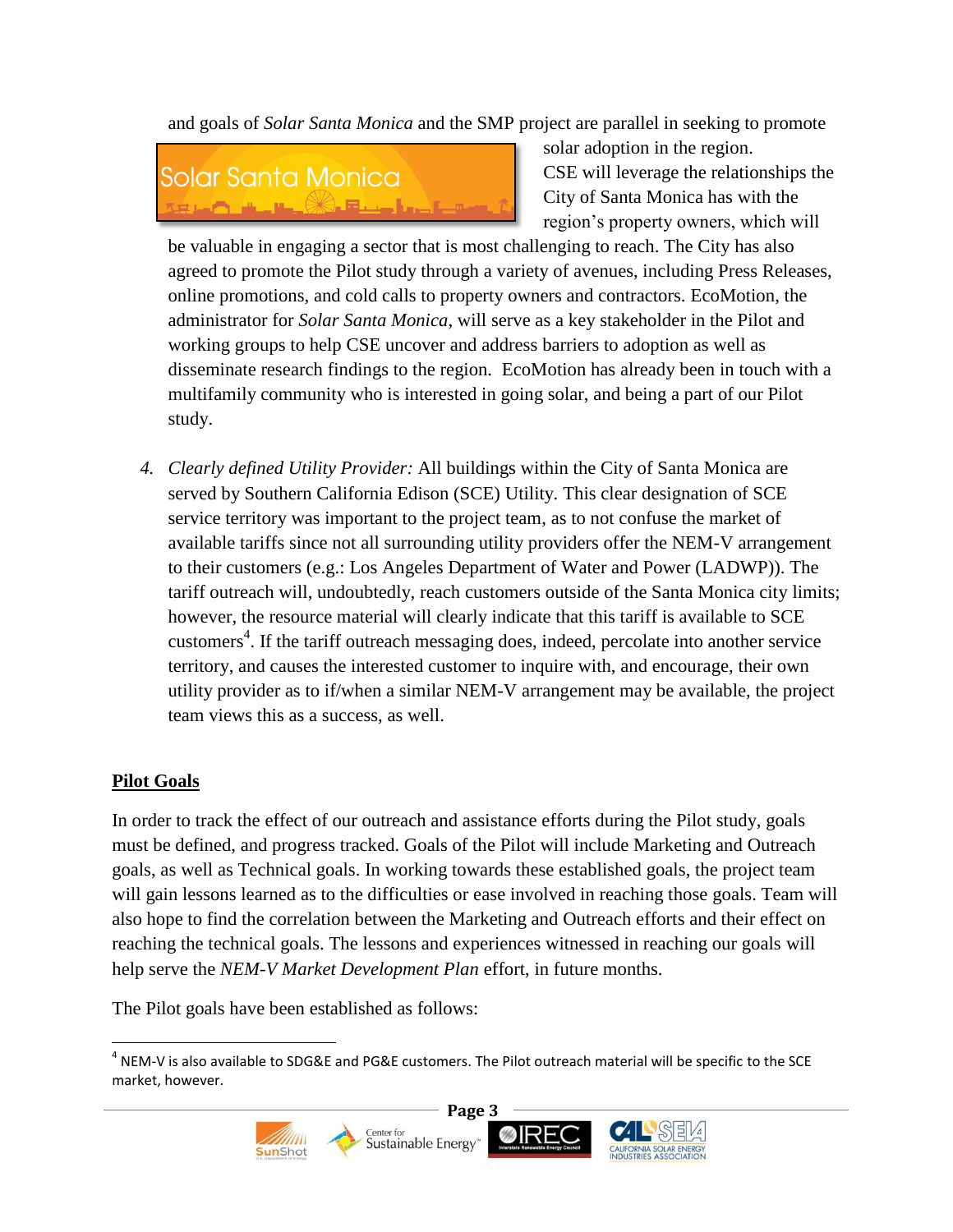#### Marketing and Outreach Goals

Marketing and Outreach is a crucial for raising awareness of the NEM-V tariff, as well as for broadening the knowledge base, of contractors and property owners, needed to make an informed decision and to design an effective solar electric system. The 'Marketing' component will focus on our project website, whose goals will be named 'Website Resource Goals'. The 'Outreach' component will relate to events in-person forums that the project team can leverage for tariff and project promotion, and also for stakeholders to attend and learn about topics critical to successful implementation of multifamily solar projects. These goals will be named "Event Attendance Goals".

*Website Resource Goals*: The SMP project website is intended to be a robust 'resourcehub' for all things NEM-V. It will house resources for interested parties within the three (3) IOU service territories, but also provides resources to other utility service providers within California who do not currently offer NEM-V or something similar, as well as other national stakeholders. The Pilot-specific *Website Resource Goals,* detailed below, are not representative of the total scope of the SMP webpage, but rather simply the resources that would apply to the Pilot study region of Santa Monica, and the SCE service territory. These resources will be created and gathered throughout the duration of the Pilot study; however, the project team strives to publish the basic NEM-V resources by the end of 2015. As more information is collected and lessons are learned, project team will enhance, edit, and update the webpage as needed.

The following are three sub-pages within the total SMP website, which will be specific to the Pilot study, and will serve as our *Website Resource Goals*:

- 1. **Pilot Study homepage**: This page will include the high-level explanation of the Pilot study, including information about the target market of the study, rational for the chosen region, Pilot study goals, and a dashboard to track progress towards our goals (M&O and Technical).
- 2. **Contractor Toolkit**: This page will provide a variety of resources beneficial to a contractor to boost his/her knowledge of the NEM-V tariff (tariff structure; eligibility; value proposition; interconnection process); as well as arm them best practices for selling these projects. Resources may include:
	- o NEM-V Factsheet<sup>5</sup>
	- $\circ$  NEM-V Curriculum (Working Group slides)<sup>6</sup>

 $^6$  The Working Group (WG) meetings, slated for the Pilot during 2015, will be a series of discussions and NEM-V lessons. The presentations used for these NEM-V WG series will serve as our 'NEM-V curriculum' for the website.



 $\overline{\phantom{a}}$ 





<sup>&</sup>lt;sup>5</sup> Project Team envisions the NEM-V Factsheet to be a one-page resource which explains the basic structure of the NEM-V tariff and the value it can lend to a multifamily/multi-tenant property.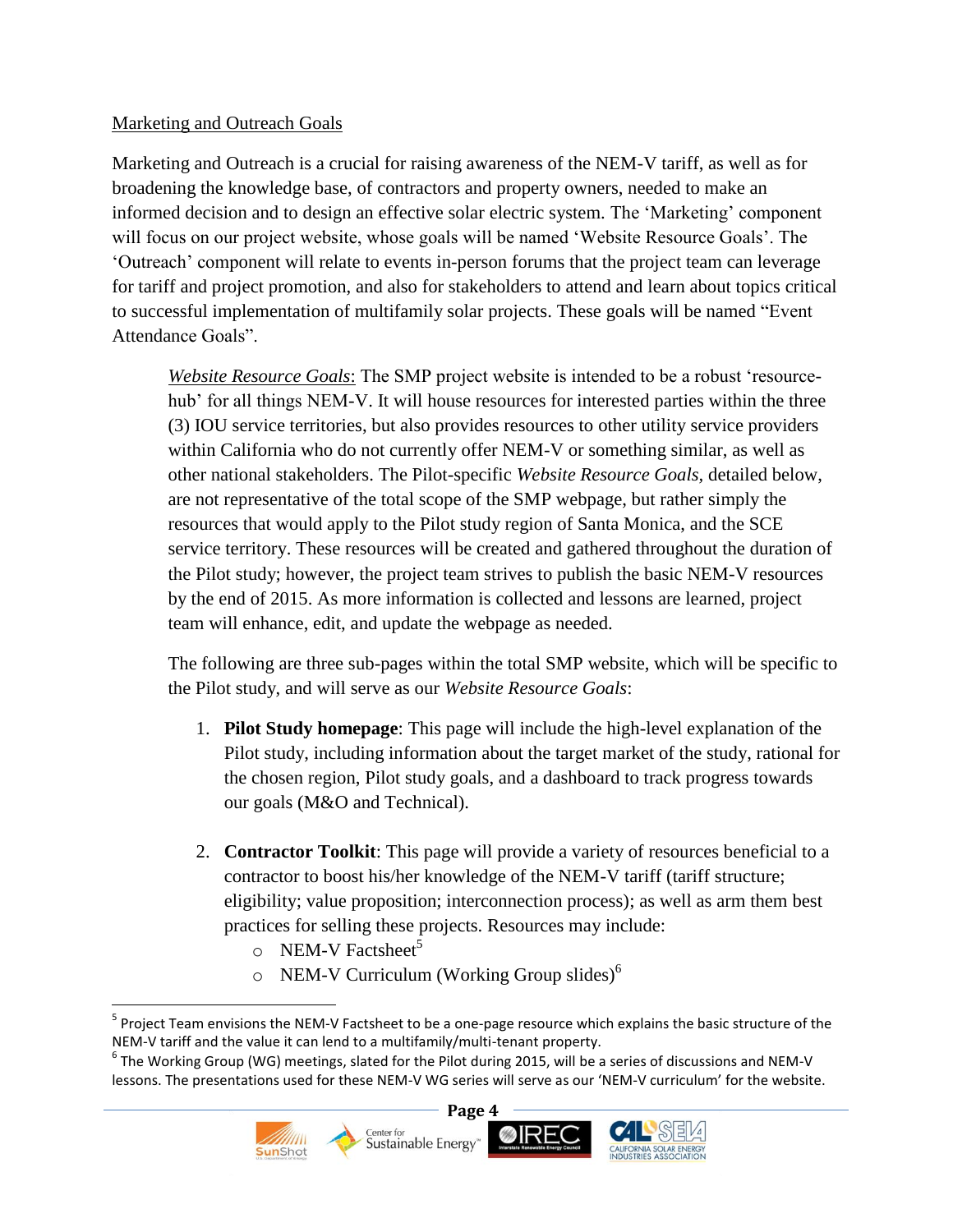- o Santa Monica building stock / density maps
- o Links to SCE Utility NEM/ NEM-V webpages
- o Downloadable versions of SCE NEM-V Interconnection documentation
- 3. **Property Owner Toolkit**: This page will house resources specific to multi-family property owners interested in going solar under the NEM-V tariff. Resources may include:
	- o NEM-V Factsheet
	- $\circ$  Unit Allocation guidelines<sup>7</sup>
	- o Case Study(s) (ideally one Apartment and one Condominium)
	- $\circ$  Tenant Solar Factsheet<sup>8</sup>

*Event Attendance Goals*: In order to fully publicize the project, the team has researched applicable events that could be attended in order to represent this Pilot study. We also plan to hold our own Working Group meetings and potentially other events, for which we will establish attendance goals.

- 1. **Events to Attend** The project team pledges **to attend 3 local events** to promote the Pilot study and SMP efforts. These events may include local community events (e.g.: City of Santa Monica); multi-family industry events (e.g.: AAGLA, AOA); or solar industry events (e.g.: CALSEIA)
- 2. **Working Group Attendance Levels**  The project team will establish a schedule for, a minimum of, four Working Group meetings to be conducted within 2015. These Working Group meetings will be made up of contractors and property owners, separately, and will provide an in-person forum for the project team to deliver NEM-V curriculum, as well as for stakeholders to discuss real-time project findings, barriers, and/or successes. Our attendance goals for each of the four WG events are, at least, **8 attendees per meeting**.

#### Technical Goals

 $\overline{\phantom{a}}$ 

The Technical goals associated with the Pilot study will be the indicators as to the effect that our marketing and outreach efforts play on the NEM-V market adoption levels. While increasing the number of projects installed under this NEM-V tariff is the ultimate goal, the reality is that not

 $^8$  The Tenant Factsheet will be an information sheet for a building owner to provide to prospective tenants explaining the NEM-V arrangement and the impacts on their electric bill.



 $^7$  This resource will provide insight and guidance for property owners to confidently move through the unit allocation process. The resource will include variables to consider when deciding on allocation breakdown; such as actual tenant load, turnover rate, default account, and more.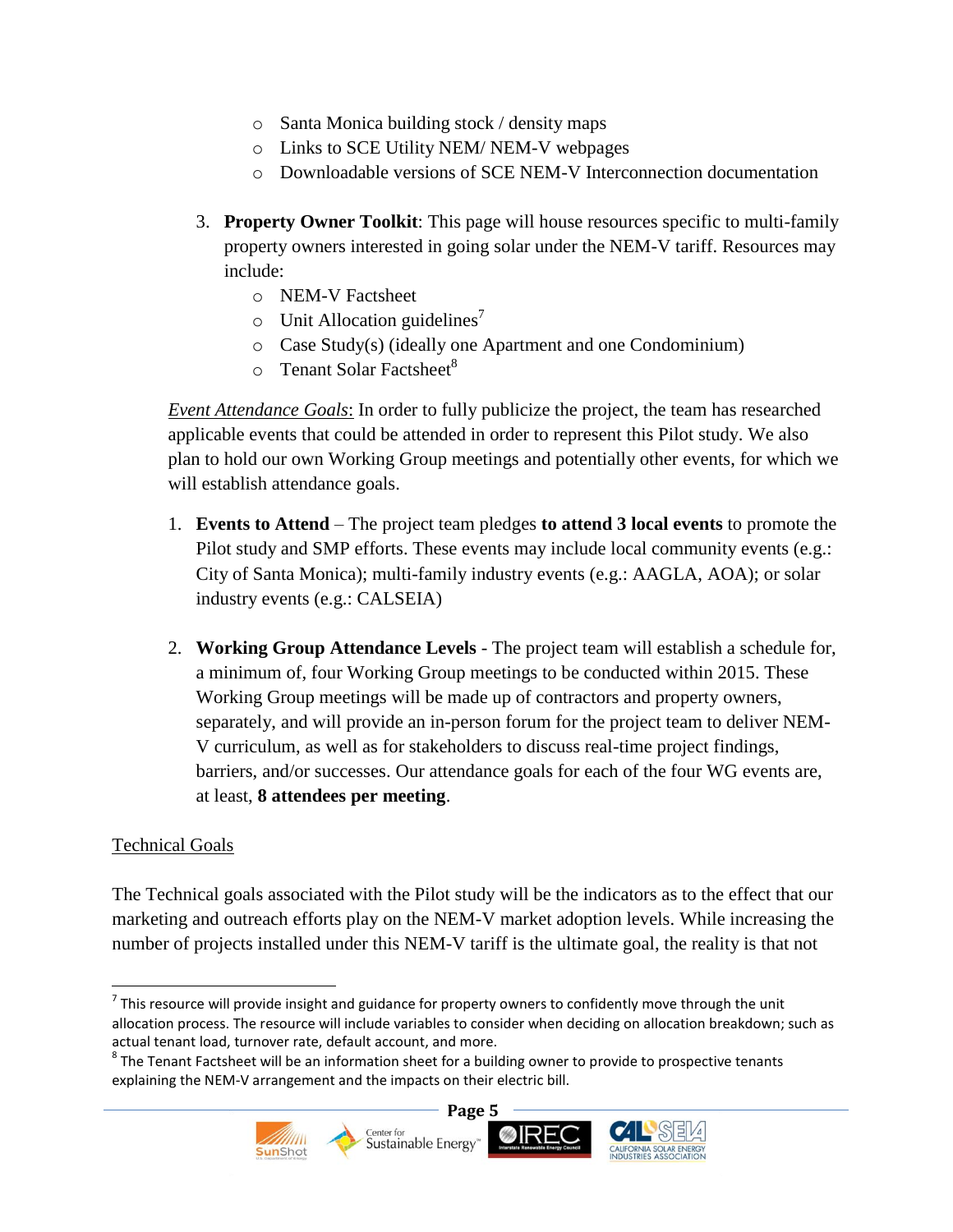all projects will move forward in a timeframe that can be tracked within the duration of the Pilot. An engaged property owner, who did not have the insight into this offering, prior to our Pilot study, would be a sign of success as well. For this reason, the indicators of success stem back to customer engagement and movement within the knowledge base. The following are Technical Goals that the project team strives to reach by the end of 2016. Goal 1 and 2 will indicate that the multi-family property owner market has been engaged, and movement is being witnessed as it relates to this building sector gaining access to solar. Goals 3 and 4 more directly relate to projects specific to the NEM-V tariff, and will clearly indicate if this tariff has made its mark on the property owner population.

- 1. **Bids delivered** This number will give the project insight into the mark our M&O efforts have played on the property owner market. We hope to see the number of inquiries increase, and ultimately bids given. During the duration of the Pilot, project team hopes to record, minimum, **30 bids as being delivered by contractors to multifamily property owners.**
- 2. **Contracts signed** Project team hopes to record **4 multi-family/multi-tenant contracts signed** during the duration of the Pilot study.
- 3. **Project installations**: Project team will determine the baseline for this metric, within Santa Monica, through utility provided information. By the end of the Pilot study, Project team hopes to have on record **2 project installations under the NEM-V tariff,** within the city of Santa Monica.
- 4. **KW installation**: This KW goal will be dependent on Goal #3, and was determined based on the existing system size seen in existing NEM-V projects. Project team hopes to have **100 KW of NEM-V projects installed** within the Pilot region. It is important to note that, while the Pilot only lasts from Q3-Q8, with an end date of Dec. 31, 2016, a typical multi-tenant project, from initial development to final interconnection can take, an average, of 18 months. With that understanding, this metric will be assessed in comparison with Goal #2, as well as tracked beyond the pilot duration, in order to capture installations which were not completed within the pilot duration, but were, however, potentially inspired by the Pilot efforts.

#### **Data Collection Methodology**

Data collection is the gateway to tracking progress towards goals. The methodology in which we acquire and track this data will be dependent on the correlating goal, and the project team will rely on different sources and entities to secure this data.

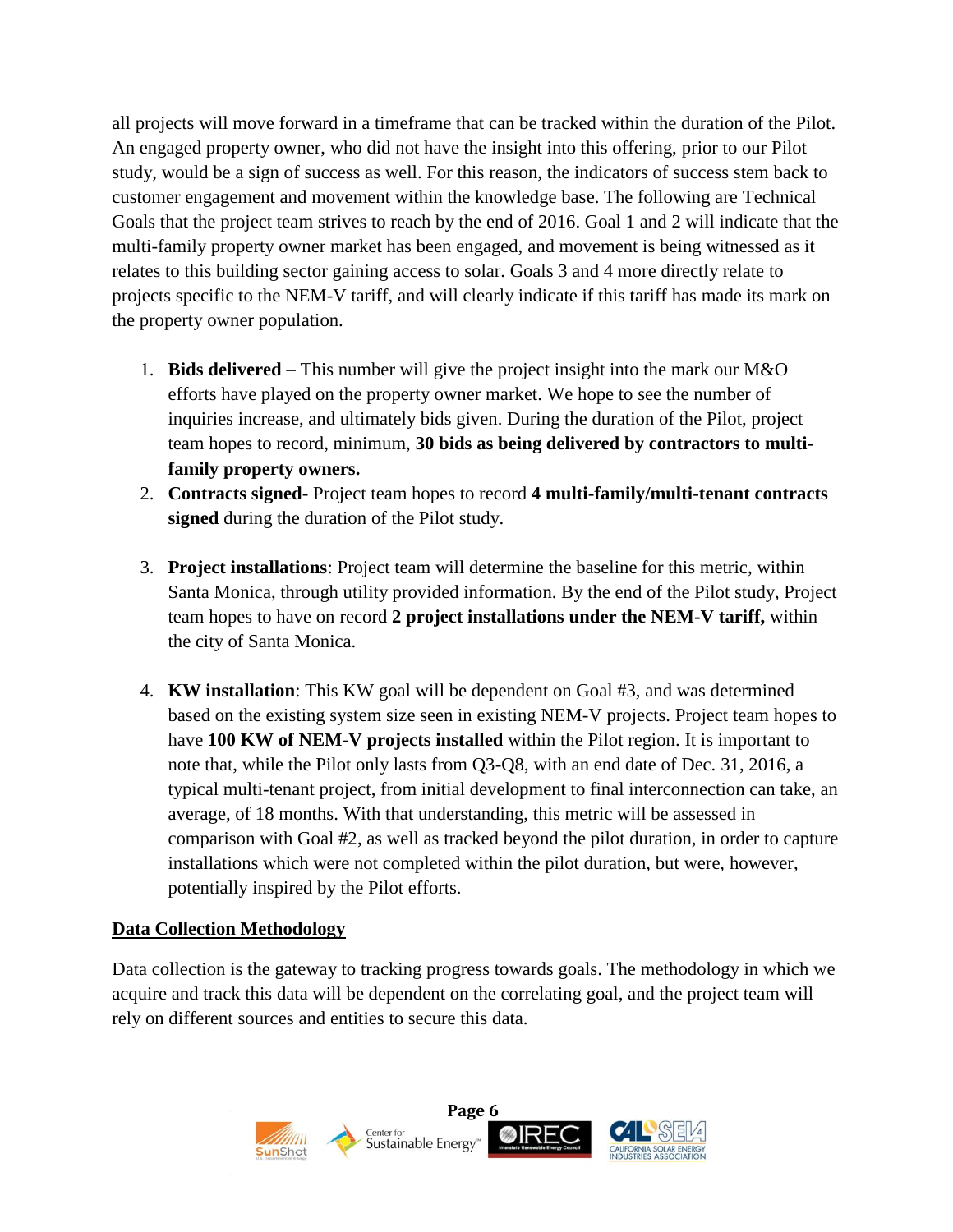The M&O metrics will be recorded and tracked by the project team. *Website Resource Goals* will be assembled and created by project team. Progress towards final publication of these resources will be explained in Quarterly Reports to the DOE, and will also be published on the public facing website once complete. *Event Attendance Goals* will also be tracked internally by the project team. Ongoing research will be done to find local opportunities and events for our team to attend and represent the SMP project. Project team strives to exceed the goal of attending 4 events during the Pilot study. Working Group attendance levels will be documented during each meeting, and will be accompanied by a sign-in sheet with attendee name and contact information.

The metrics that make up our *Technical Goals* are a bit more complex in terms of acquiring the data and tracking the progress. Project Team will need to rely on contractors and utility information for these metrics. For Technical Goals #1 (bids given) and 2 (contracts signed), the project team will rely on participating contractors to report this data. Participating contractors will be named "Friends of NEM-V", and are discussed in further detail below. For Technical goals #3 (project installations) and 4 (KW installed), project team will rely on utility data.

The current adoption of NEM-V projects in Santa Monica was assessed through a data request submitted to SCE in June. The data request provided CSE with the baseline of the NEM-V market within Santa Monica, prior to our Pilot efforts. As of June 2015, there are no NEM-V projects developed in the area<sup>9</sup>. At the end of the Pilot in December 2016, and potentially periodically throughout the Pilot, CSE will submit a similar request to determine the number of projects interconnected.

After the Pilot, CSE and NEM-V stakeholders may track tariff adoption through a public report housed on the California Solar Statistics<sup>10</sup> webpage. Managed by the CPUC, the report will include a variety of solar project metrics from the Pacific Gas & Electric (PG&E), SCE and San Diego Gas & Electric (SDG&E) interconnection databases that will be available to the public. Metrics tracked include installing contractor; applicable tariff; project city; and system size. The data will be updated monthly, and will be accessed by the project team sporadically to track change in the NEM-V market.

The Pilot Overview webpage will house the public facing dashboard that shows, in real time, the progress towards our established goals. This dashboard will be updated monthly to reflect any movement.

 $^9$  SCE data request for NEM-V projects interconnected in zip code areas: 90401; 90402; 90403; 90404; 90405. The request was sent by CSE to the SCE interconnection team and response was provided on 6/26/2015. <sup>10</sup> <https://www.californiasolarstatistics.ca.gov/>



 $\overline{a}$